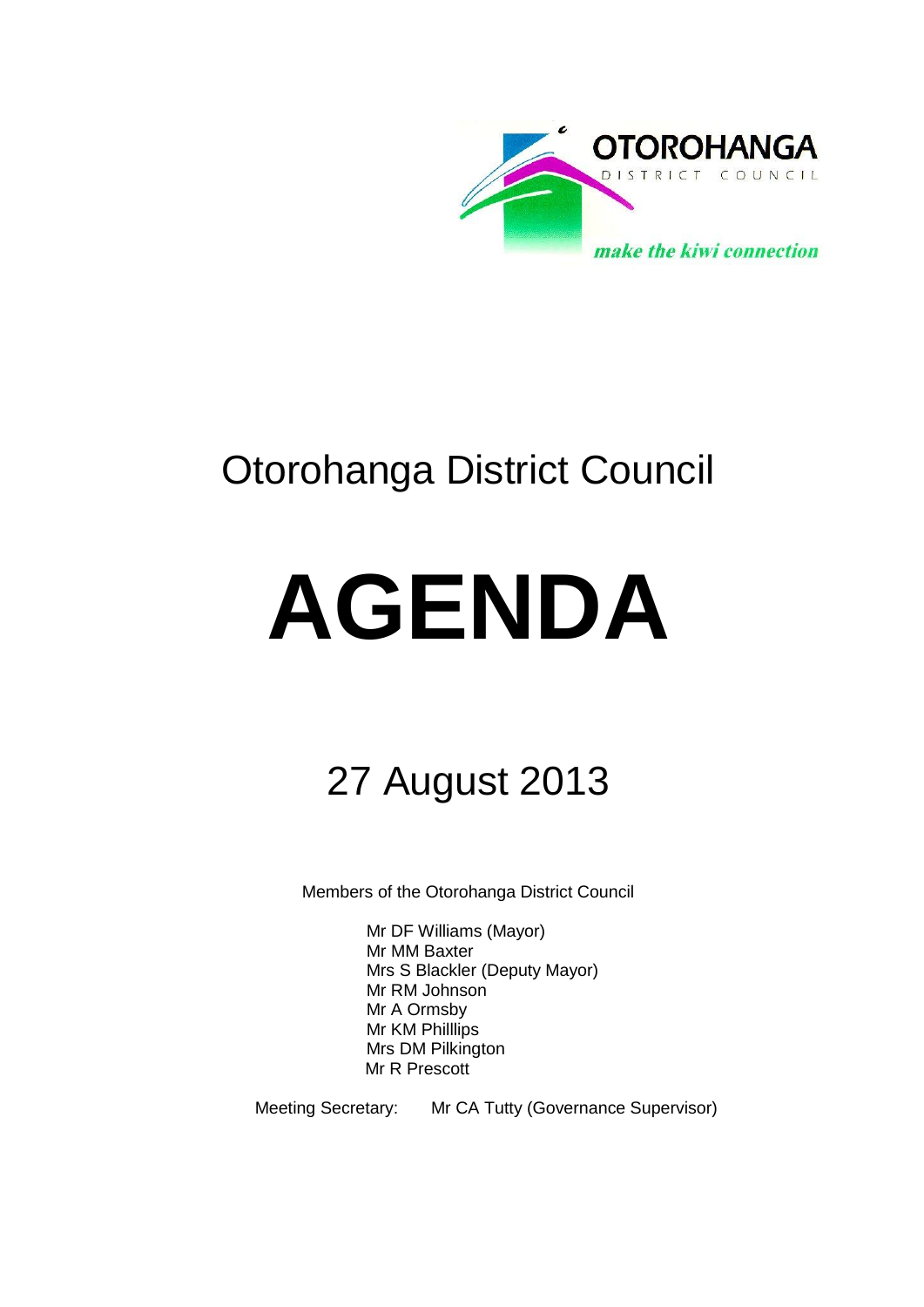# **OTOROHANGA DISTRICT COUNCIL**

27 August 2013

Notice is hereby given that an ordinary meeting of the Otorohanga District Council will be held in the Council Chambers, Maniapoto St, Otorohanga on Tuesday 27 August 2013 commencing at 10.00am.

19 August 2013

## **DC Clibbery CHIEF EXECUTIVE**



#### **ORDER OF BUSINESS:**

| <b>ITEM</b>                                       | <b>PRECIS</b>                                    | <b>PAGE</b>    |
|---------------------------------------------------|--------------------------------------------------|----------------|
| <b>PRESENT</b>                                    |                                                  |                |
| IN ATTENDANCE                                     |                                                  |                |
| <b>APOLOGIES</b>                                  |                                                  |                |
| <b>OPENING PRAYER</b>                             |                                                  |                |
| <b>ITEMS TO BE CONSIDERED IN GENERAL BUSINESS</b> |                                                  |                |
| CONFIRMATION OF MINUTES - 6 AUGUST 2013           |                                                  |                |
| <b>REPORTS</b>                                    |                                                  |                |
| Item $383$                                        | OTOROHANGA COMMUNITY BOARD MINUTES 8 AUGUST 2013 |                |
| Item 384                                          | ROUTINE ENGINEERING REPORT                       | $\overline{2}$ |
| Item $385$                                        | LOAN RAISING 2013/14                             | 7              |
| <b>GENERAL</b>                                    |                                                  | 8              |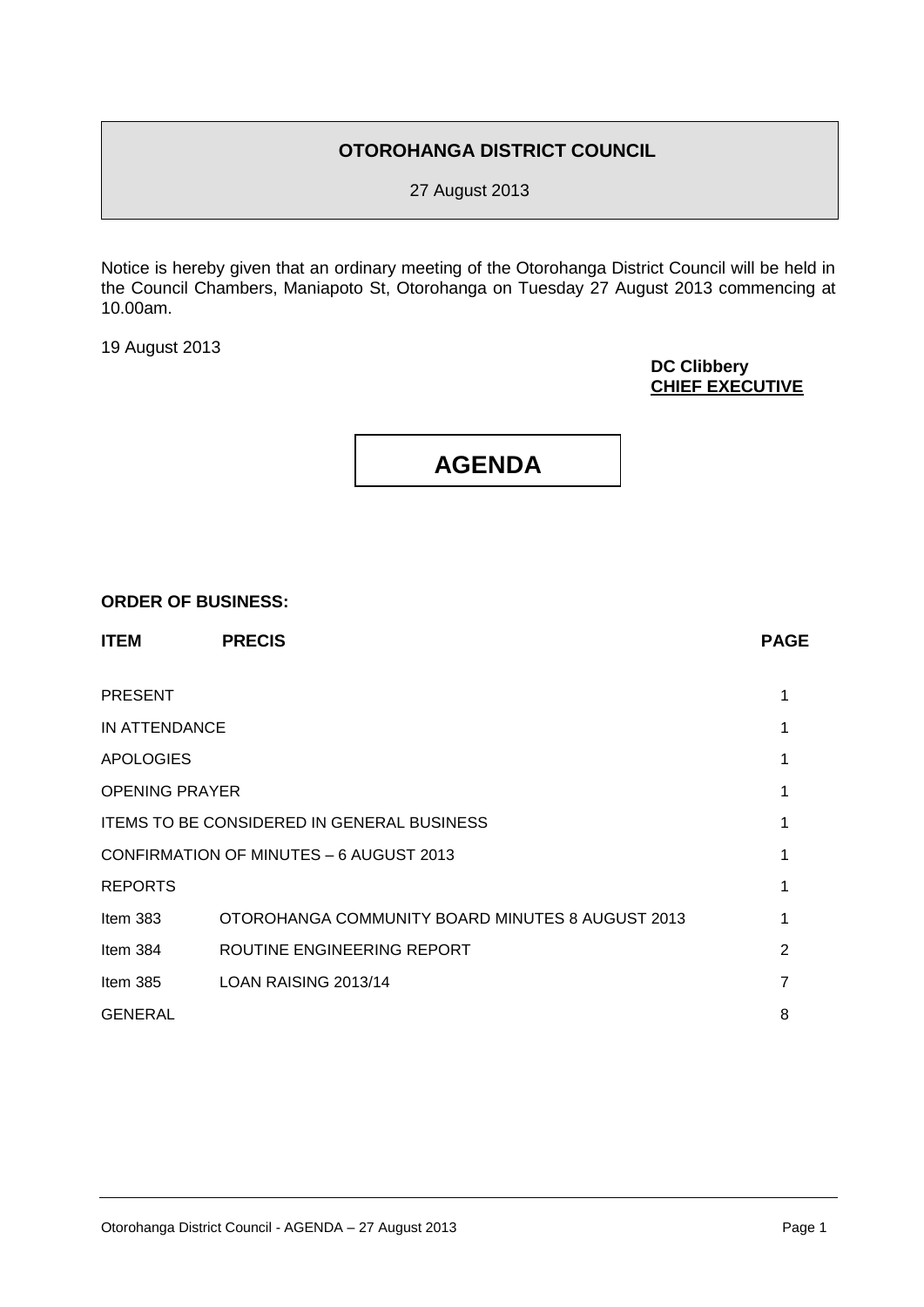**PRESENT**

**IN ATTENDANCE**

**APOLOGIES**

**OPENING PRAYER**

**ITEMS TO BE CONSIDERED IN GENERAL BUSINESS**

**CONFIRMATION OF MINUTES – 27 AUGUST 2013**

**REPORTS**

**Item 383 OTOROHANGA COMMUNITY BOARD MINUTES 8 AUGUST 2013 To: His Worship the Mayor and Councillors Otorohanga District Council From: Governance Supervisor Date: 27 August 2013** 

# **Executive Summary**

Minutes of the meeting of the Otorohanga Community Board held on 8 August 2013 as circulated.

# **Staff Recommendation**

It is recommended that:

The minutes of the meeting of the Otorohanga Community Board held on 8 August 2013 be received.

**CA Tutty GOVERNANCE SUPERVISOR**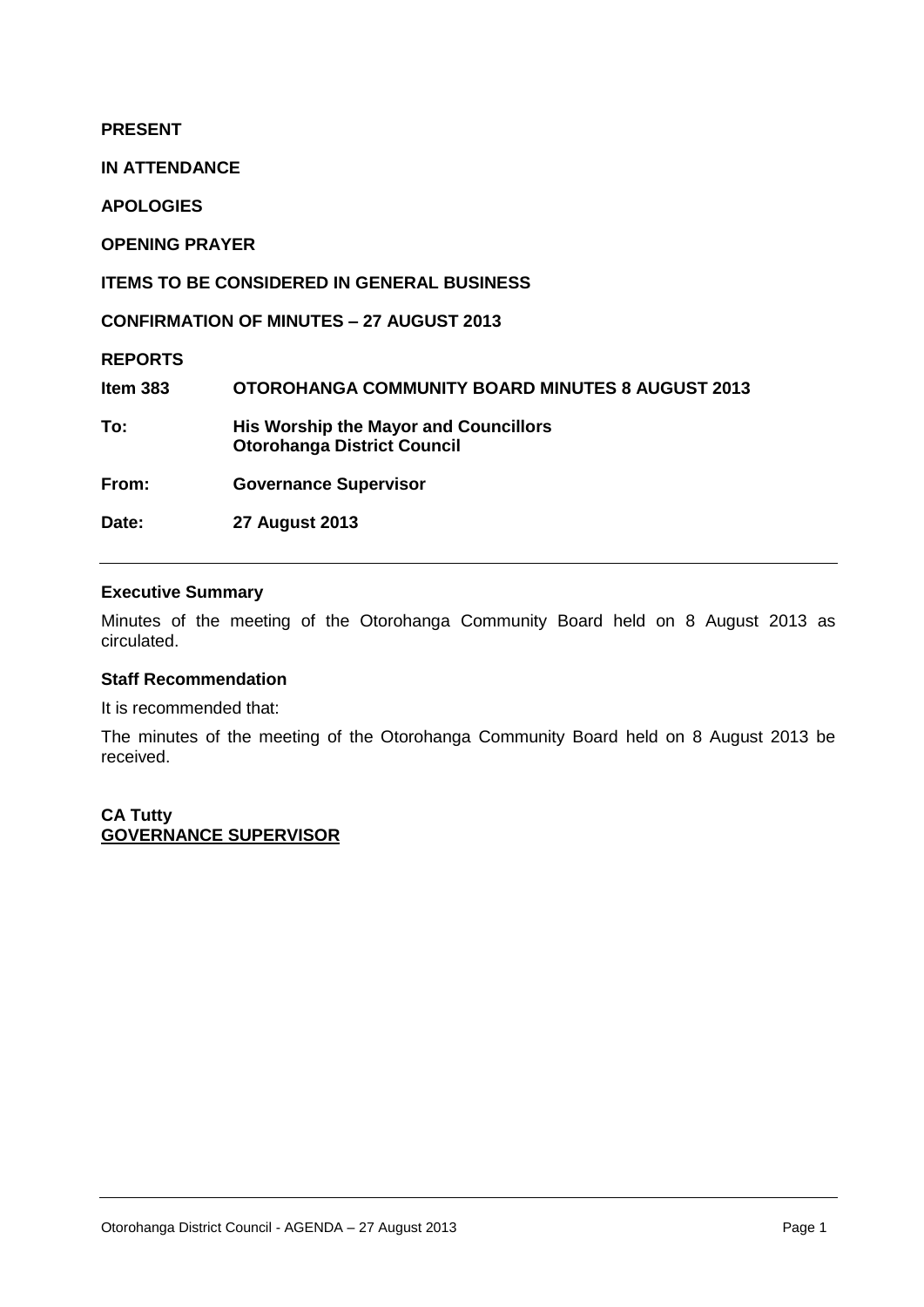# **Item 384 ROUTINE ENGINEERING REPORT**

**To: Mayor and Councillors Otorohanga District Council**

**From: Engineering Manager**

**Date: 27 August 2013**

# **Relevant Community Outcomes**

- The Otorohanga District is a safe place to live
- Ensure services and facilities meet the needs of the Community

#### **Executive Summary**

This is a routine report on engineering matters

#### **Staff Recommendation**

It is recommended that:

The report be received.

## **Report Discussion**

#### **Section 1: Road Maintenance**

## **Contract 963 Roads Maintenance 2012 – 2014**

#### **(Inframax Construction)**

Over the last three months a considerable effort has been put into cleaning and replacement of roadside marker pegs and signage.

A program of culvert replacements, upgrading old earthenware culverts with new concrete pipes has been undertaken on six roads. In total 42 culverts were replaced, with a length of 369 meters of new pipes installed.

With on-going drainage work being completed while excavators are travelling these roads completing the culvert works, any faults located are repaired.

All roads within six kilometres of the coast received storm damage during the storm on the 19 and 20 June. Raglan Road was closed overnight, with large boulders across the road that required blasting to remove.

Damage included five slumped areas, one large pine tree down and twenty slips of different sizes ranging from 3 cubic metres up to 500 cubic metres. All of the slumped sites were priced for repair, and appropriate repair methods developed. The twenty six sites had an estimated total repair cost of \$82,000.

Two sites on Honikiwi road also required repairs, and these sites will be repaired once more favourable weather returns.

Because the storm damage happened so late in the year the cost of associated repairs will be spread across the 2012/13 and 2014/15 years with most in the current year.

Inframax engaged HMC Contracting of Te Awamutu to undertake high level cutting this work was undertaken with an excavator which has a reach of 6m and a saw blade attachment. Areas with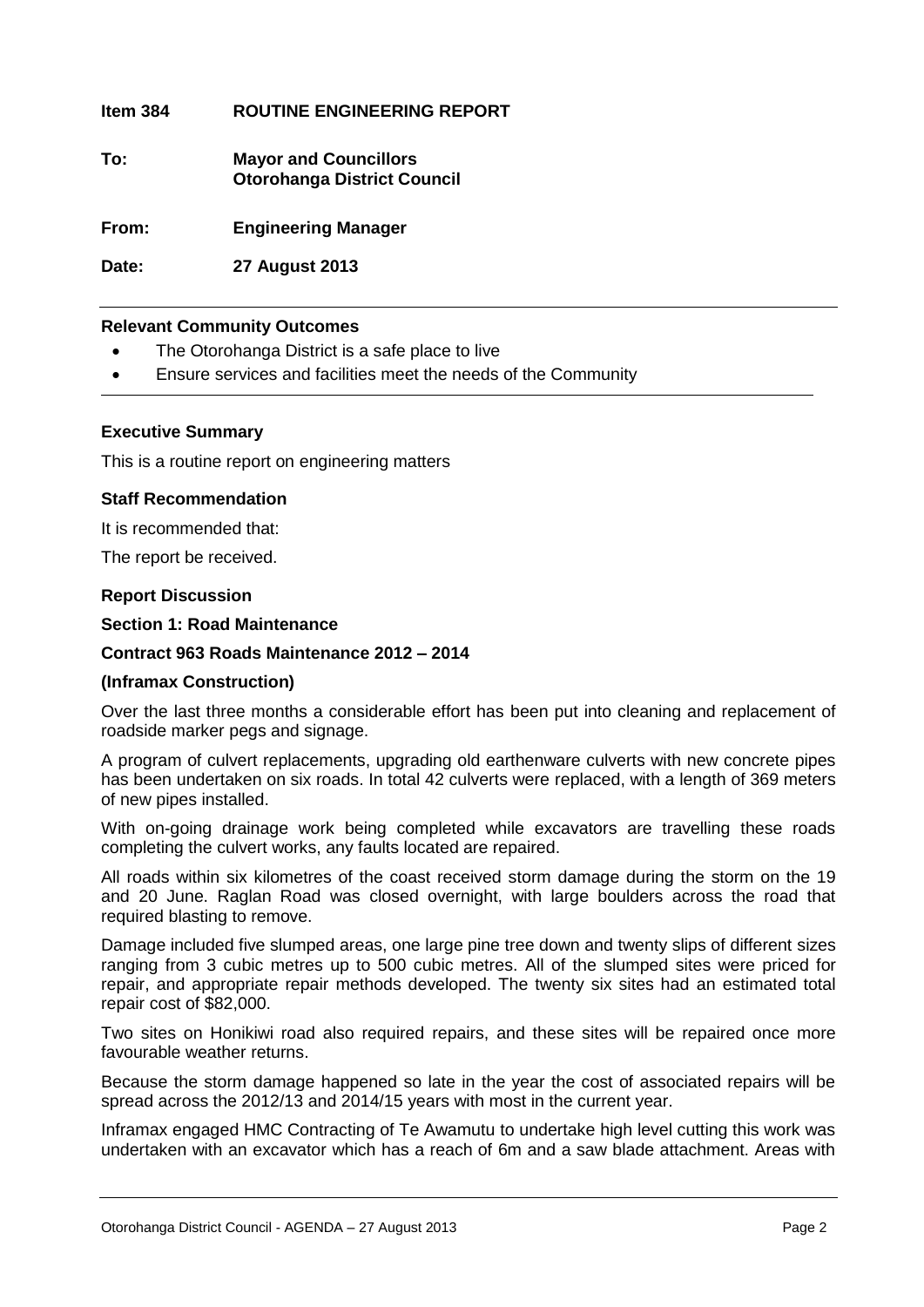leaning trees large branches and vegetation encroaching on the road have been cut back. This will improve visibility and safety on these roads.

A troublesome row of poplar trees on Bayley road has been completely removed.

Sealed roads at present are in good shape, there are a few failures appearing due to the weather, these sites are all being programmed for repair prior to the end of December. Staff will be out on the roads during August assessing and marking up failures for repairs.

Inframax have been treating edge breaks and shoulders with a hot mix spreader truck through the district.

A section of Otewa Road that is constantly potholing at route position 10300 is due for area wide treatment this summer, there is also a section on Honikiwi road between route position 5250 and 6800 due for the same treatment.

Unsealed roads have been performing well this winter, mainly due to the fact that we managed to keep our regular maintenance grading up during the summer therefore keeping running metal on the pavements. Also there has been a regular pot hole patching crew patrolling the roads. Unsealed roads are also being patched prior to maintenance grading, which produces a much better result.

The annual night survey of all sealed roads is currently being undertaken.

Bridge inspections for the current year have been completed with 32 bridges inspected

# **Contract 981 Pavement Marking (Road Runner Markers)**

Road marking work was held up due to wet weather in early winter but has progressed well with very little to catch up on at present.

# **Contract 920 Street Lighting (The Lines Company)**

This contract has been rolling along without too many issues, an interim 12 month extension has been granted to The Lines Company,

The new contract will be written and jointly tendered by Otorohanga and Waitomo District Councils in early 2014.

# **Contract 979 2nd Coat & Reseals Contract Shared Service (with Waitomo)**

All physical work in this contract has been completed. A new joint contract for the coming season is to be written for this work.

# **Contract 980 Bulk Metaling (Inframax Construction)**

Work on this contract completed to the end of June, with 6335 cubic meters of metal spread, shaped and compacted on twelve roads throughout the district. This is an annual program that covers all unsealed roads through the district over a five year cycle.

# **Contract 983 Footpath Maintenance (Downer)**

Contract work is now complete, additional work allocated yet to be completed. We are currently undertaking a footpath condition rating survey in the urban areas.

# **Contract 973 Area Wide Pavement Treatment**

This contract is due to go to tender.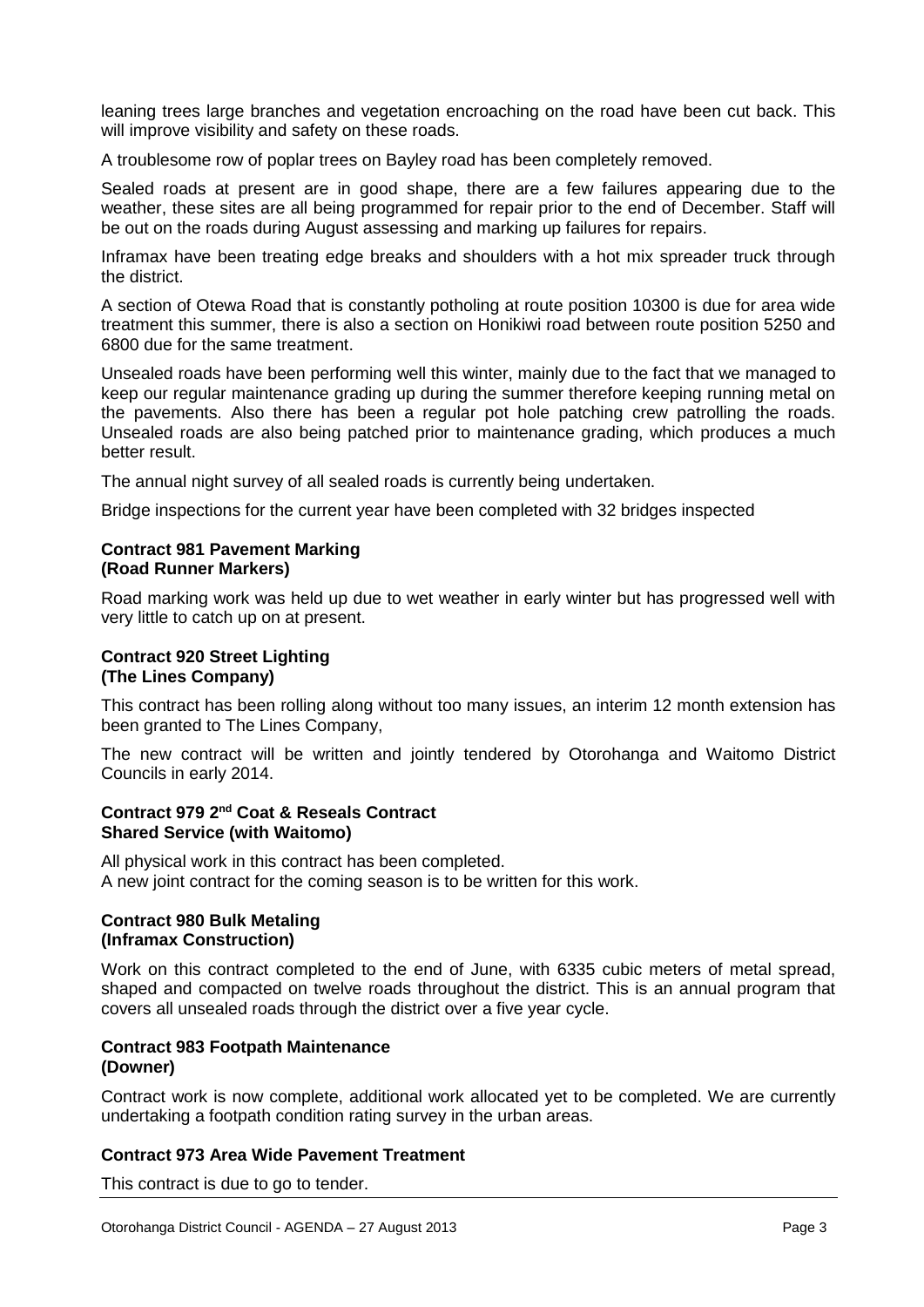# **Contract 968 Mangawhio Bridge Painting**

This contract is now out for tender with anticipated start date to be early October.

# **Contract 987 Whittington Lane Truck Park (Higgins Construction)**

Work began on this contract in July.

# **Section 2: Other Roading Activities**

# **NZTA Audit**

A member of NZTA has recently spent three days at Council undertaking a four yearly audit of Council's roading procurement processes to satisfy themselves that the subsidy provided to Council is properly and effectively utilised.

Though the final written results of this audit have not yet been received, the de-brief conducted with the auditor indicated that there was general satisfaction with council's procurement processes, and no significant process errors such as overpayments or inefficient expenditure being identified.

This is considered to reflect very positively on all parties involved in Council's roading work, and the Roading Manager in particular, who is instrumental in ensuring that good practice is adopted and followed.

Some more minor deficiencies of administrative process were however highlighted, which are considered to be reflective of the 'leanness' of council's engineering team. Whilst essential duties are being performed it is clear that some 'desirable' aspects of asset and process management are not, and that some additional staff resource may be needed to address this.

#### **Section 3; Water Services**

#### **Otorohanga and Waipa Water Supplies**

A very small number of outstanding tests for protozoa (Giardia and Cryptosporidium) in the water of the Waipa River remain to be completed before a final decision can be made on the need for any further upgrading to the Otorohanga Water Treatment Plant. Currently all of the tests that have been conducted have shown protozoa to be absent, and it is therefore hoped that significant further upgrading will not be required.

An application is to be shortly made to Waikato Regional Council for new Resource Consents to take water for the community, at the same rates as is currently permitted by the existing consent. Consultation has been undertaken with potentially affected parties and only one party has expressed opposition, and the basis of this opposition does not appear reasonable.

#### **Otorohanga Wastewater**

The first full year assessment of the performance of the treatment plant following the upgrade has indicated that whilst most of the resource conditions are being satisfied, the concentration of Nitrogen in the form of ammonia is significantly higher than that specified by the consent.

Investigation has indicated that this performance shortfall is associated with two factors, these being a failure of one of the mechanical aerators and a substantial increase in the quantity of septic tank waste being received, with the latter factor likely to be the most significant.

These issues have been discussed with the Otorohanga Community Board and it has been agreed in principle that the aeration of the pond will be improved by replacing the failed aerator with an air injection system, and that charges and conditions for discharge of septic tank effluent will be revised to meet the cost of the upgrading works and provide a greater deterrent to the receipt of effluent from outside the Otorohanga District.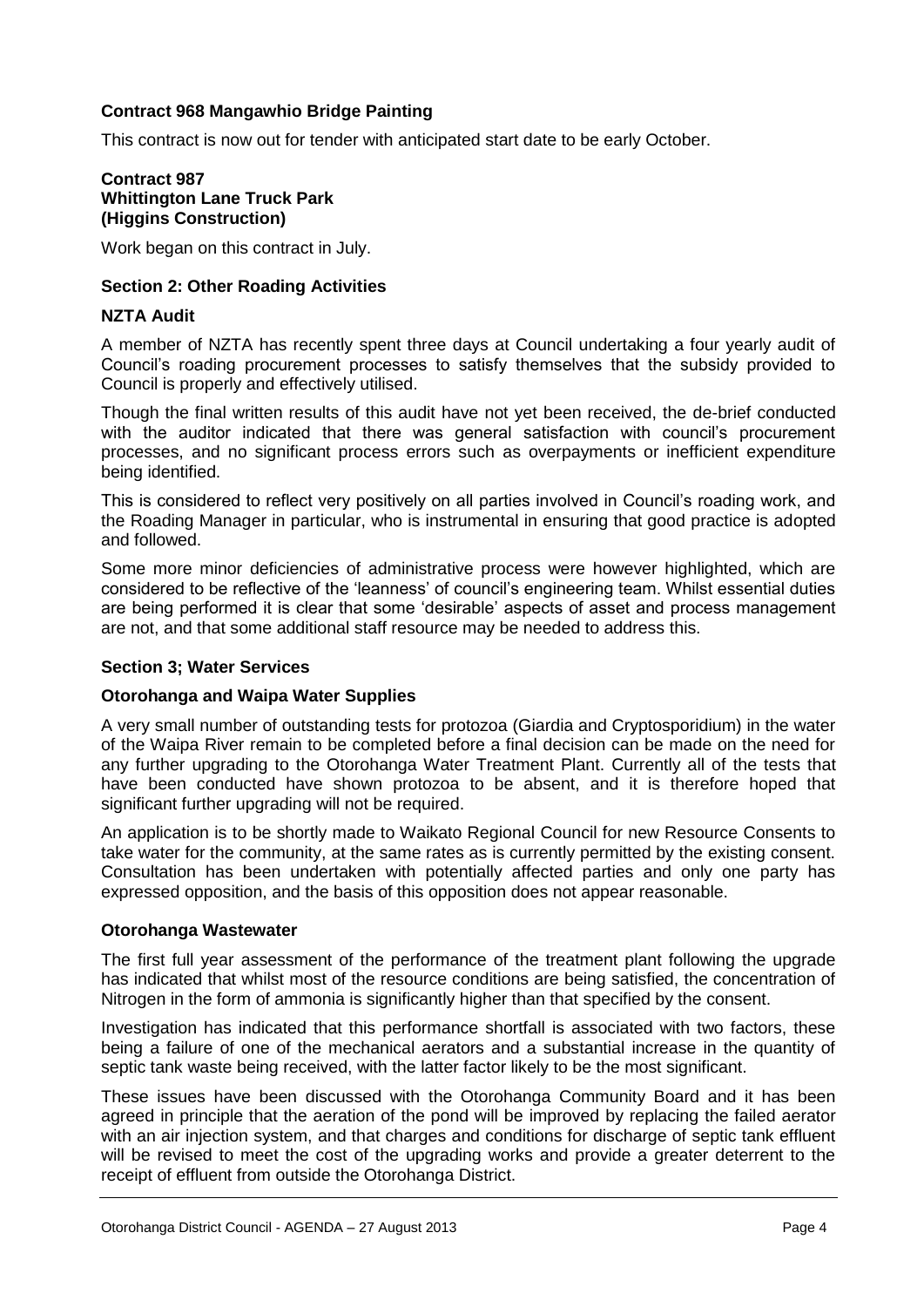These matters are discussed in more detail in the report presented to the Community Board.

# **Kawhia Water**

Problems have again been encountered with farm stock entering the council owned land in which the water supply springs are located. The adjacent land owner is not effective in ensuring that their stock are properly contained, and it has therefore been decided that additional fences should be placed around the immediate springs area as a 'second line of defence' in case of further incursions.

# **Otorohanga Stormwater**

Blockages have been occurring in a section of open drain off Domain Drive. The drain has however now been cleaned and it is hoped that the blockages will not re-occur, though the cleaning of the drain did reveal another previously unobserved pipe connecting to it.

# **Section 4; Parks and Facilities**

# **Tree Trimming**

The routine program of trimming trees in public spaces around the community has just been completed.

# **Otorohanga Library Fence**

The collapsed fence at the library has now been replaced

#### **Graffiti & Damage – Otorohanga**

There has in recent times been continuing instances of graffiti and damage in Otorohanga Reserves, in particular at Reg Brett and the Village Green. It is suspected that a failure of lighting, reducing night-time visibility, has contributed to the vandalism at the village green, including damage to seats.

#### **Croquet Club Drain**

The open drain at the rear of the former croquet club site has been piped and filled, enabling a future extension of the parking area there. A significant budget was initially allocated for this project, but further investigation indicated that the flow in the drain was limited, and that it could easily be accommodated by an inexpensive drain coil pipe.

#### **Swimming Pool Boiler**

A new boiler is being installed at the pool complex, funded by the 'Maintenance Contribution' provided by the pool operation contractor. The new boiler is expected to be more reliable and energy efficient.

#### **Section 5; Other Matters**

#### **Refuse and Recycling**

#### **Refuse and Recycling Contract**

The contract with Envirowaste continues to operate well. Occasional public complaints are received, but the contractor is consistently prompt and effective in responding to these complaints.

A recent assessment of the contractor over the last year put their overall performance at 83%, which is considered a very satisfactory level.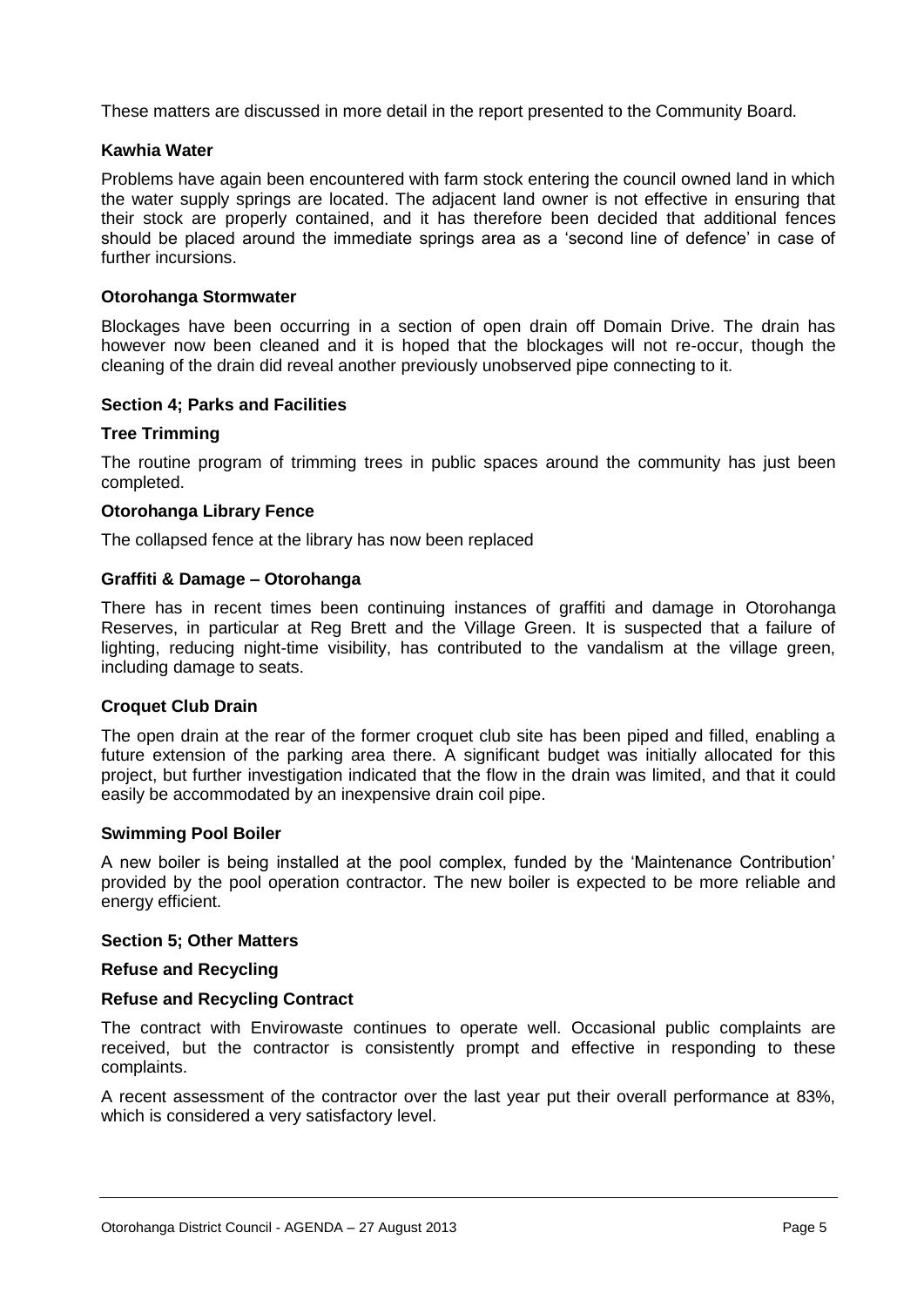# **Rural Recycling Centres**

After some delay the work to establish a rural recycling centre inside an old bus shed at the Maihihi School is now underway. The local community appears enthusiastic at the prospect having a facility there and have assisted with some of the physical works required.

It is expected that this facility will become operational in September or October.

The other location that was proposed for a rural recycling centre was at the Korokonui School, but when the school was approached it indicated that it did not want such a facility there. Changes have however subsequently occurred to the membership of the Board of Trustees, and it is now understood that there is interest in having a recycling centre there.

Recycling is now being collected from the Arohena recycling centre by Envirowaste, replacing the initial arrangement where the community arranged their own transport of these materials.

# **TV Takeback**

Council will be working with the Ministry of the Environment and approved recycling companies to manage the collection and recycling of unwanted analogue televisions following the forthcoming switch to digital only broadcasting.

The upper North Island will be the last of NZ's regions to 'go digital' with the changeover occurring on 1 December 2013, and it is expected that many people will be looking to dispose of analogue TVs either shortly before or after this transition.

The Ministry of the Environment will meet more than 80% of the cost of such collection and recycling for up to a certain number of televisions in each district. A residual cost does however remain, which for this district would be \$5.00 per television.

It is however proposed that to maximise the efficiency of this program Council should meet this residual cost of \$5.00 per television (for up to a certain limited number of televisions) from accumulated waste minimisation funds derived from the Landfill Levy.

It is understood that the TV Takeback scheme in the upper North Island will commence on 23 October 2013.

**Dave Clibbery ENGINERRING MANAGER**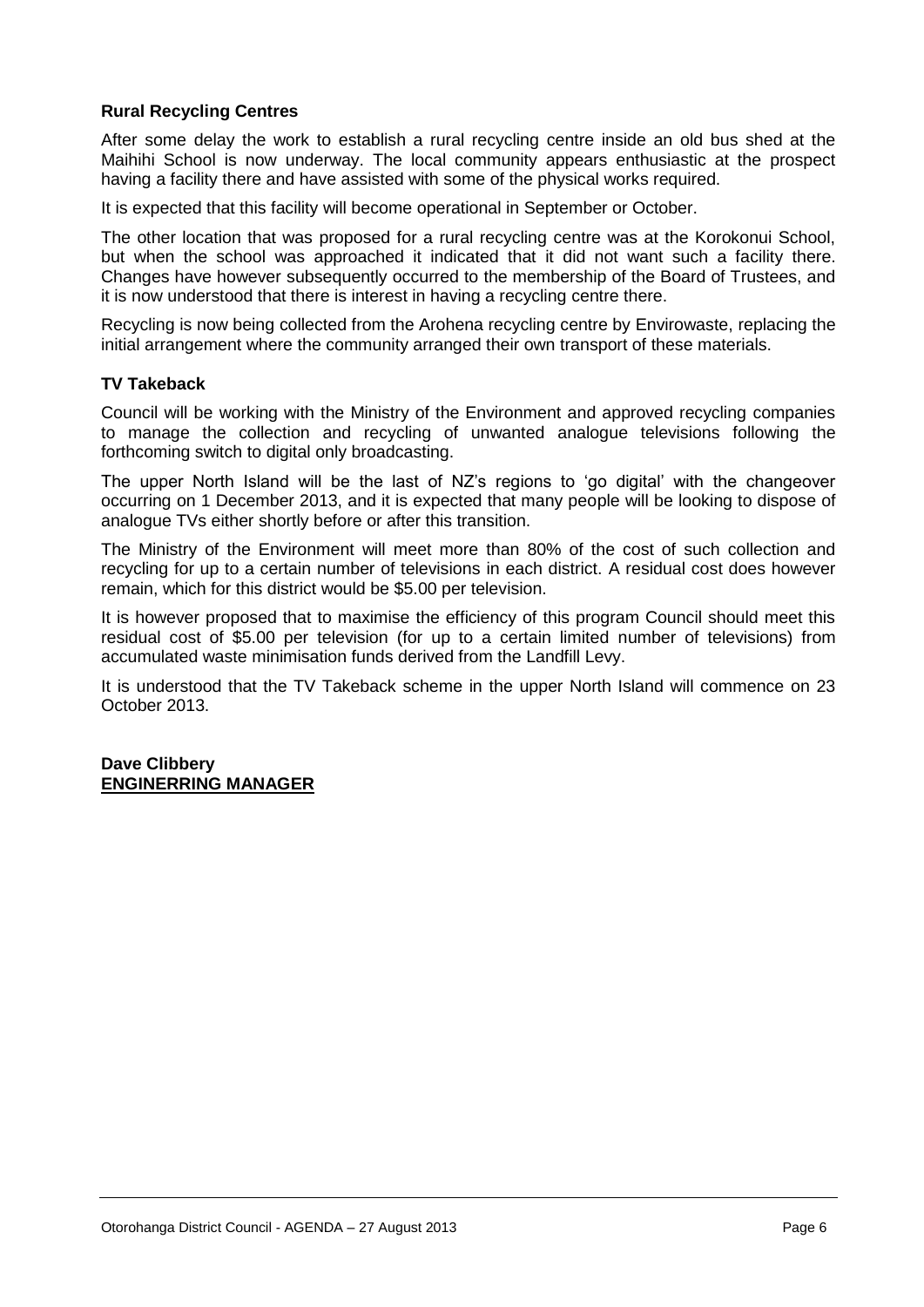| Item 385 | <b>LOAN RAISING 2013/14</b>                                                        |
|----------|------------------------------------------------------------------------------------|
| To:      | <b>His Worship the Mayor and Councillors</b><br><b>Otorohanga District Council</b> |
| From:    | <b>Finance &amp; Administration Manager</b>                                        |
| Date:    | <b>27 August 2013</b>                                                              |

# **Executive Summary**

Council is required to pass a resolution authorising loan raising for the current financial year

# **Recommendation**

It is recommended that:

- 1. Pursuant to the Local Government Act 2002, Council resolves to authorise the Chief Executive to borrow up to \$4,000,000 for a term not exceeding thirty years, secured against the rates revenue of the District, and targeted rates as provided for in the Debenture Trust Deed.
- 2. The purpose of the loan shall be to refinance existing debt.
- 3. Council delegates to the Chief Executive the authority to determine:
	- the coupon rate;
	- the period of interest payments;
	- the maturity date;
	- any other terms and conditions necessary for the issuing of security and for compliance with the Local Government Act, any other applicable Act, the security, and the Register and Paying Agency Agreement, and to issue such debenture stock with a face value sufficient to yield the sum \$4,000,000 and execute such; and
- 4. To give one or more certificates in respect thereof for the purposes of the Local Government Act.
- 5. And further that, in authorising this borrowing, Council has considered the risks and benefits associated with the proposal and is satisfied that the proposed borrowing complies with Council's Liability Management Policy.

# **Report Discussion**

Council is required to pass a resolution to authorise the loan raising required during the current financial year.

The loans will be raised as follows:

17 March 2014 \$4,000,000 To refinance a Loan maturing on that day

The maturity dates of the loans will be spread so that unless it is prudent to do so the maturities will not be falling in the same period.

A summary of Councils Public Debt forecasts if all the loan raising is carried out is as follows:

| Balance 1 July 2013 | \$12,062,146 |
|---------------------|--------------|
| Loans Raised        | \$4,000,000  |